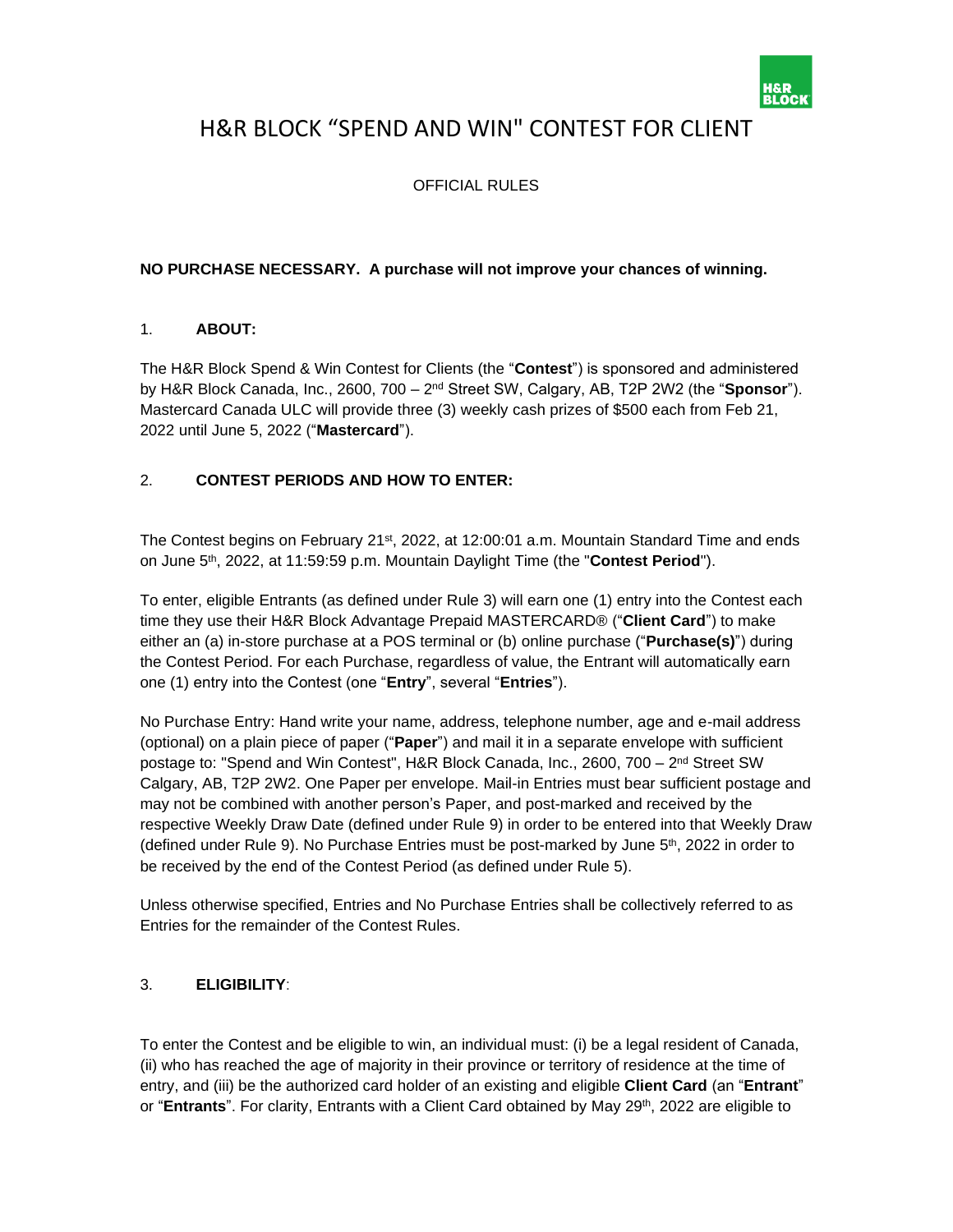

participate in the Contest. Individuals who obtain a Client Card after May 29<sup>th</sup>, 2022 are not eligible.

Specifically excluded from entering the Contest are: (a) employees, officers, directors, agents, representatives, and advertising and promotional agencies of the Sponsor, Mastercard and their respective subsidiaries and affiliates, as applicable; and (b) any immediate family members (regardless of where they live) of a person excluded under (a) or persons with whom a person excluded under (b) is domiciled (whether related to that person or not). In these Contest Rules, "immediate family" includes mother, father, brothers, sisters, sons, daughters, partners or spouse.

# 4. **ENTRY LIMITS:**

There is no limit of Entry, in either method.

## 5. **THE PRIZES AND APPROXIMATE RETAIL VALUE:**

The following prizes are available to be won ("**Prizes**"):

Weekly Prizes: Forty-five (45) "**Weekly Prizes**", each consisting of: five-hundred dollars (CAD \$500), to be loaded directly onto the "**Weekly Winner's**" Client Card. The approximate retail value of each Weekly Prize is \$500.

Unless otherwise specified, Weekly Prizes shall be collectively referred to as "**Prize(s)"** for the remainder of the Contest Rules.

The approximate retail value of all Prizes is \$22,500.00.

An Entrant may win more than one Prize.

If an Entrant misplaces, loses or damages their Client Card during the Contest Period, they may have their Client Card replaced.

#### 6. **PRIZE CONDITIONS:**

Prizes must be accepted as awarded without substitution and are non-transferable. Prizes have no cash-surrender value. The Sponsor reserves the right, in its sole discretion, in the event that the Prize or any component of any Prize cannot be awarded as described for any reason, to substitute and/or modify the Prize or component of Prize with (a) prize(s) of equal or greater value, without liability.

#### 7. **ENTRY CONDITIONS AND VERIFICATION:**

All Entries are subject to verification at any time. The Sponsor reserves the right, in its sole and absolute discretion, to require proof of identity and/or eligibility (in a form acceptable to the Sponsor – including, without limitation, government-issued photo identification) to participate in this Contest. Failure to provide such proof to the satisfaction of the Sponsor and the Contest Rules in a timely manner may result in disqualification.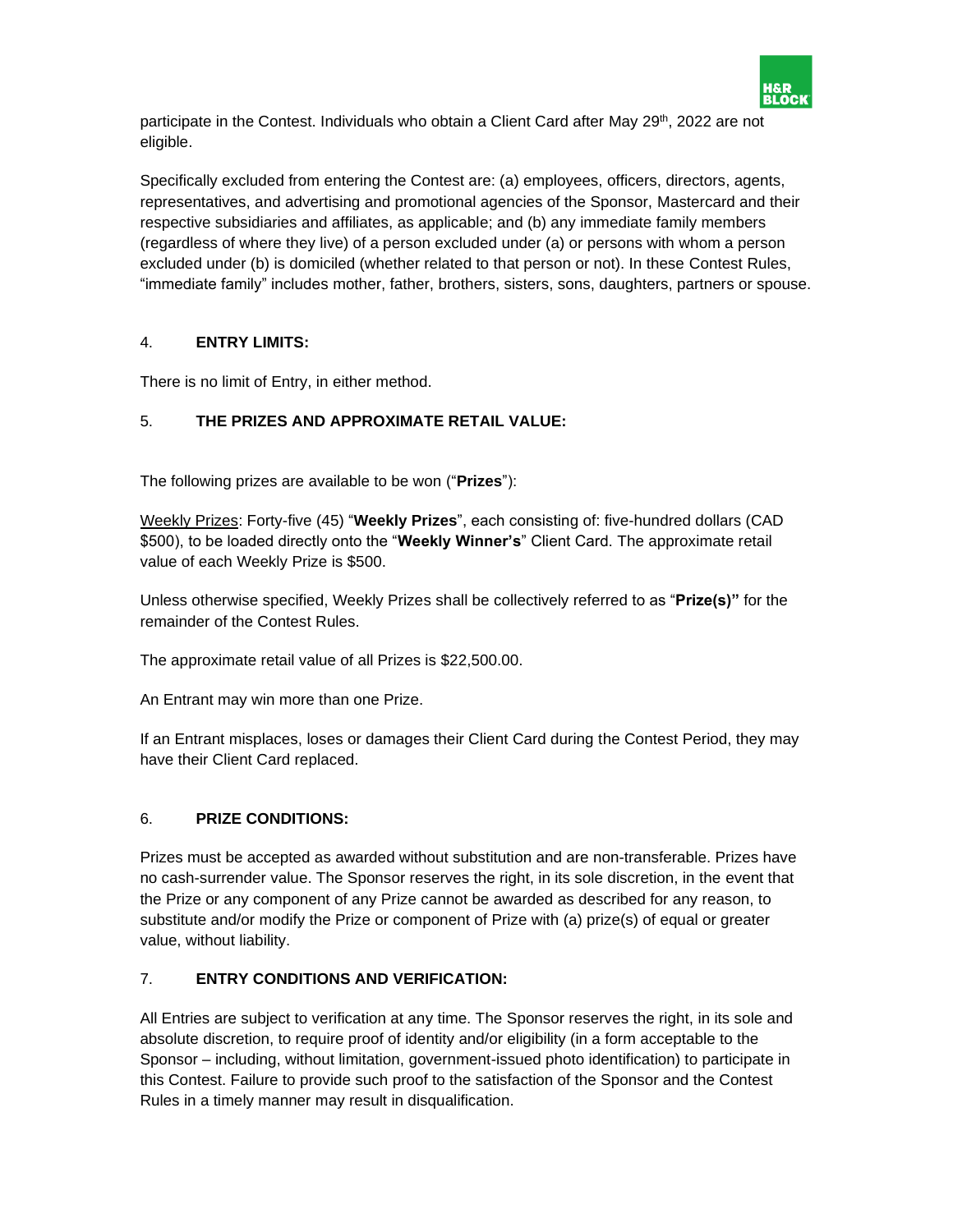

All Entries that are incomplete, illegible, damaged, irregular, have been submitted through illicit means, or do not conform to or satisfy any condition of these Contest Rules may be disqualified by the Sponsor. Proof of submission does not constitute proof of receipt. Your Entry will be rejected if (in the sole and absolute discretion of the Sponsor) the Entry is not fully completed and submitted during the Contest Period. The Contest Parties (defined below) are not responsible for late, lost, misdirected, delayed, damaged, stolen, incomplete or incompatible Entries. Entries become property of Sponsor and will not be acknowledged or returned.

#### 8. **ODDS:**

The odds of winning depend on the total number of eligible Entries received by each entry deadline and will decrease over time as the total number of entries increases.

## 9. **DRAW AND WINNER SELECTION:**

On each of the following Weekly Draw Dates, three (3) potential weekly winners will be selected from among all eligible Entries received in the preceding week (from Monday to Sunday), by a representative of the Sponsor in Calgary, Alberta at 1:00 p.m. local time (each a "**Weekly Draw**"). For example, three Weekly Winners will be selected on March 1<sup>st</sup>, 2022 from all Entries received between February 22<sup>nd</sup> to February 28<sup>th</sup>, 2022:

| "Weekly Draw Date(s)"        |
|------------------------------|
| March 1 <sup>st</sup> , 2022 |
| March 8 <sup>th</sup> , 2022 |
| March 15th, 2022             |
| March 22 <sup>nd,</sup> 2022 |
| March 29th, 2022             |
| April 5 <sup>th</sup> , 2022 |
| April 12th, 2022             |
| April 19th, 2022             |
| April 26th, 2022             |
| May 3rd 2022                 |
| May 10th, 2022               |
| May 17 <sup>th</sup> , 2022  |
| May 24th, 2022               |
| May 31 <sup>st</sup> , 2022  |
| June 5 <sup>th,</sup> 2022   |

Entries not selected in a Weekly Draw will not be eligible for future Weekly Draws.

Selected Entrants will be contacted by phone, mail or email. If the selected Entrant cannot be contacted within five (5) days of selection or there is a return of any prior notification as undeliverable, that Entrant will be disqualified and an alternate Entrant will be selected from among the remaining eligible Entries. Before being declared a winner, the selected Entrant must first: (i) correctly answer, unaided, a time-limited mathematical skill testing question to be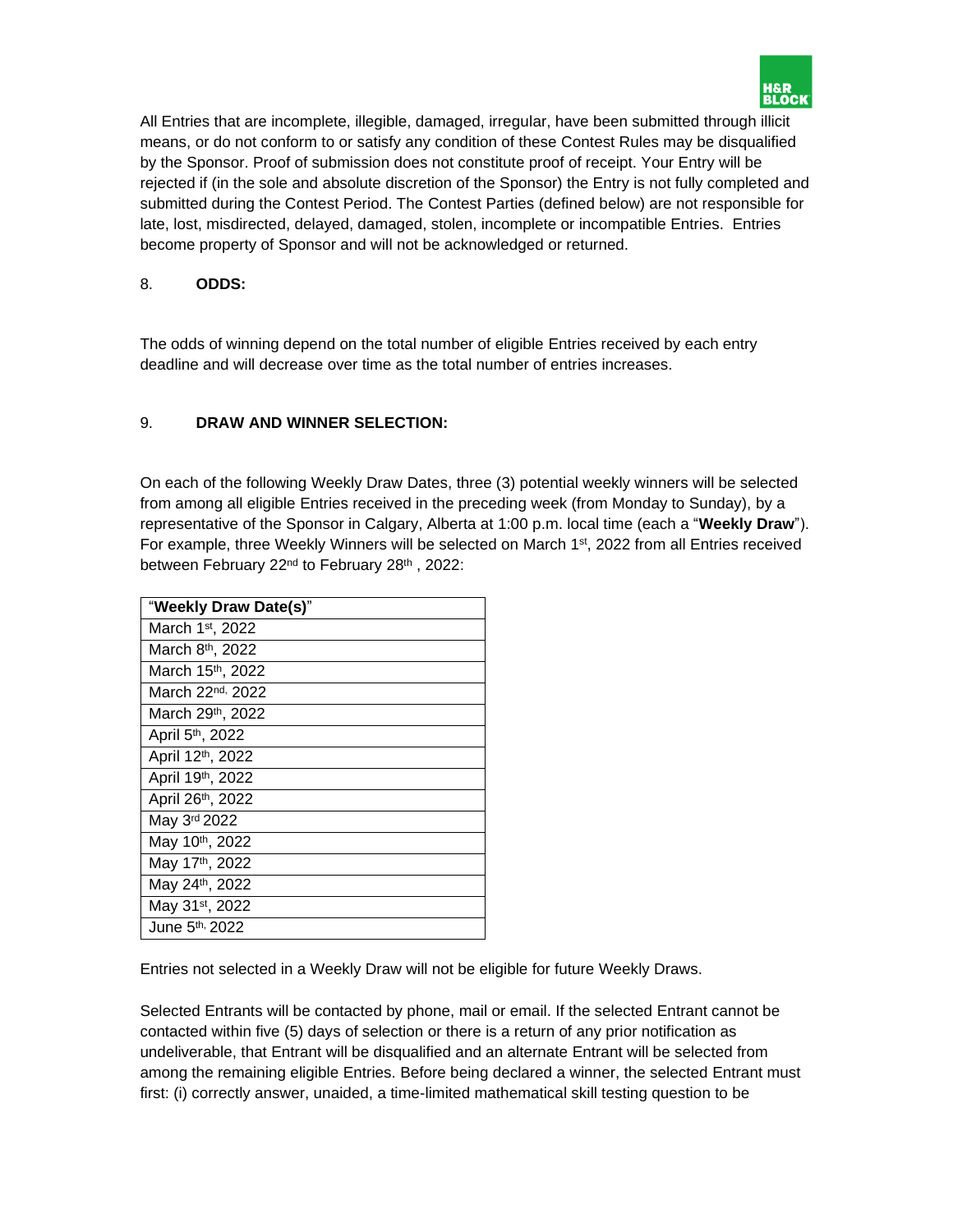

administered by telephone, mail or email at a prearranged mutually convenient time; (ii) otherwise comply with these Official Rules; and (iii) sign a declaration and release form confirming compliance with these official rules (including Guest, as applicable), acceptance of the Prize as awarded and releasing and agreeing to hold harmless the Contest Parties, as defined under Rule 10. If a selected Entrant cannot be contacted by email or telephone or mail or fails to return the contest documents within the specified time, he/she will forfeit the Prize and an alternate eligible Entrant may be selected.

## 10. **RELEASE, WAIVERS, AND DISCLAIMERS:**

By participating, all entrants agree to: (a) these official rules and the decisions of the independent contest judging organization (as applicable) and the Sponsor that shall be final and binding without right of appeal in all respects; and (b) agree to the following releases, waivers and disclaimers:

Contest Release: By entering the Contest, Entrants agree to forever release, discharge and hold harmless, Sponsor, Mastercard, other related promotional parties, their affiliates, subsidiaries, their advertising and promotional agencies and their respective directors, officers, employees, representatives, successors, assigns and agents, parent and related companies, licensors, licensees (the "**Contest Parties**"), from and against any and all damages, claims, injuries, death, loss and/or liability to person or property, due in whole or in part, whether directly or indirectly, by the entering and participation in the Contest .

Prize Release: If an Entrant wins a Prize and accepts the Prize, such acceptance shall mean full satisfaction of the entitlement as an Entrant and Winner in the Contest and the Entrant fully releases, discharges, indemnifies and holds harmless the Contest Parties from any liability, claims, or damages, demands, actions, or causes of action whatsoever which they, their heirs, successors, assigns, executors, or administrators may now or hereafter have directly or indirectly against them or any of them in respect of or relating to the Contest, , and/or the acceptance or use, misuse, or possession of the Prize .

#### 11. **PUBLICITY:**

By accepting the Prize, the Winner agrees to the Sponsor's and its designee's use of his/her name, city, province or territory of residence and/or photograph or other likeness, Entry information, Prize information, video recording, photograph, and statements for advertising and publicity purposes without further notice or compensation.

#### 12. **LIMITATION OF LIABILITY:**

The Contest Parties accept no responsibility for loss, damage or claims caused by or resulting from the Contest or acceptance of the Prize. The Contest Parties will not be responsible for late, lost, illegible, incomplete, falsified or destroyed Entries and all such Entries are void. The Contest Parties shall not be responsible for print or typographical errors in the offer or administration of the Contest or any other Contest-related materials; for stolen, lost, late, misdirected, damaged, incomplete, illegible, or postage-due no-purchase entries; or for entries that are lost due to computer or electronic malfunction.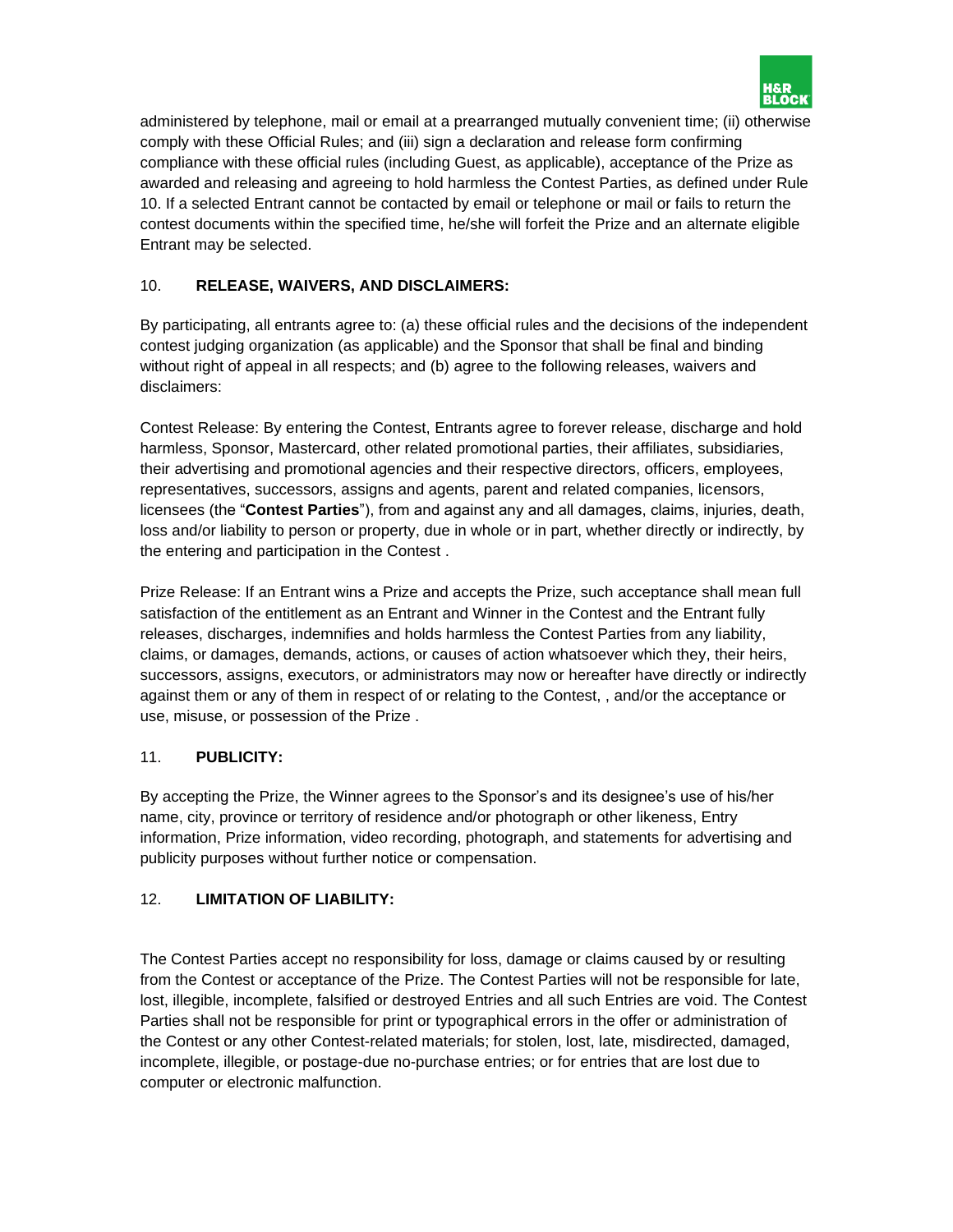

The Sponsor extends absolutely no representations or warranties in respect of any Prizes and accepts no liability arising in respect of such Prizes or in the use thereof.

## 13. **RIGHTS OF SPONSOR:**

The Sponsor reserves the right, subject to the approval of the Régie des alcools, des courses et des jeux du Québec, to cancel, suspend or modify the Contest if, in the Sponsor's sole opinion and discretion, there is any suspected or actual evidence of fraud, tampering, technical failures or any other factor including accident, printing, administrative or any error of any kind that may compromise the integrity, administration or conduct of the Contest.

Any attempt by any individual, to participate or submit an Entry in any method or enter or participate in any fashion not sanctioned by these Contest Rules will void that individual's Entry and eligibility to win a Prize and the Entrant will be disqualified from the Contest, at the sole discretion of the Sponsor.

Any attempt to deliberately damage any website or other component, or to otherwise undermine the legitimate operation of this Contest may be a violation of criminal and civil laws and should such an attempt be made, the Sponsor reserves the right to seek remedies and damages to the fullest extent permitted by law, including criminal prosecution.

All national, provincial and local laws and regulations apply.

## 14. **LANGUAGE DISCREPENCY:**

In the event of any discrepancy or inconsistency between the terms and conditions of these English Rules and disclosures or other statements contained in any Contest-related materials, including, but not limited to: the Entry Form, Website, French version of these Rules, and/or point of sale, television, print or online advertising; the terms and conditions of these English Rules shall prevail, govern and control to the fullest extent permitted by law.

#### 15. **PRIVACY POLICY**:

By entering this Contest, you consent to the Sponsor, its promotional agencies and the independent contest judging organization (if applicable) collection, use and storing of your personal information submitted through automatic entry and through no-purchase entry for the purpose of administering the Contest in accordance with these Official Rules and the Sponsor's privacy policy, which can be found at [www.hrblock.ca/legal/privacy](http://www.hrblock.ca/legal/privacy)/.

#### 16. **FOR QUEBEC RESIDENTS ONLY**:

Any litigation respecting the conduct or organization of a publicity contest may be submitted to the Régie des alcools, des courses et des jeux for a ruling. Any litigation respecting the awarding of a prize may be submitted to the board only for the purpose of helping the parties reach a settlement.